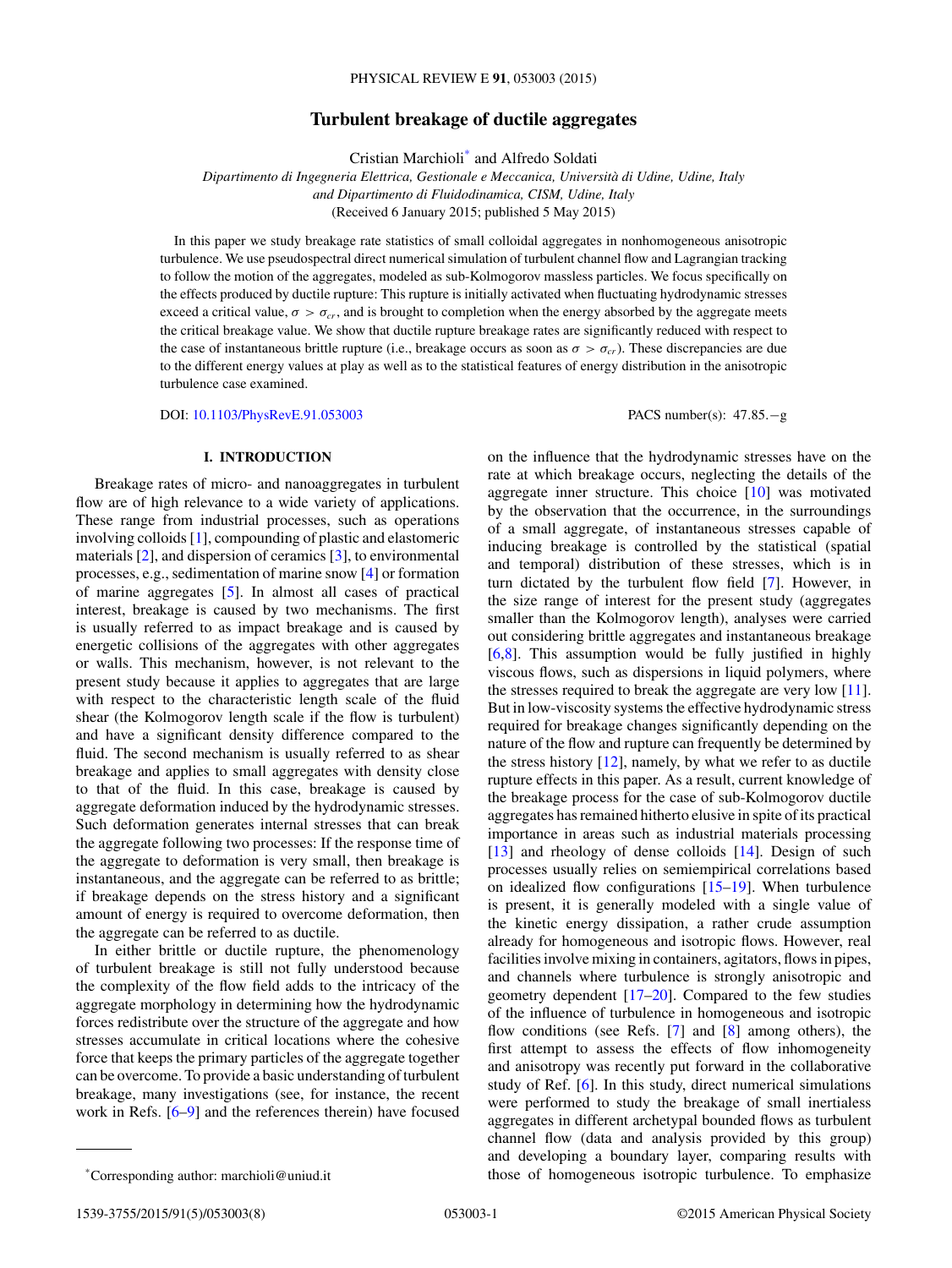## <span id="page-1-0"></span>CRISTIAN MARCHIOLI AND ALFREDO SOLDATI PHYSICAL REVIEW E **91**, 053003 (2015)

the dependence of breakage on the specific properties of the flow, only brittle instantaneous rupture was considered in the simulations. The main findings, relevant to the present discussion, can be summarized as follows: (1) Regardless of the flow configuration, the breakage rate decreases when the critical stress required to break the aggregate increases; (2) for small values of the critical stress ("weak" aggregates) the breakage rate develops a universal power-law scaling that appears to be independent of the flow configuration; and (3) for high values of the critical stress ("strong" aggregates) large differences in the breakage rate arise among the different flows and no clear scaling is observed anymore, highlighting the importance of instantaneous and local flow properties.

Different from Ref. [\[6\]](#page-6-0), in the present paper we examine a more realistic breakage process that results from ductile (noninstantaneous) rupture, focusing on the case of turbulent channel flow. We are interested in assessing the influence of ductile rupture on the breakage rate, with specific reference to the scaling behavior previously observed for weak aggregates [\[6,8\]](#page-6-0). The statistical characterization proposed in this work also provides useful indications about the importance of ductile rupture in the context of large-eddy simulations (LESs) of industrial particulate systems. More specifically, the results discussed here suggest that the specific breakage mechanism has a crucial impact on the modeling framework within which LESs can be used. As mentioned, shear breakage in anisotropic turbulence is controlled by the fluid stresses around the aggregate, but these stresses are inevitably filtered out by LESs, thus causing underprediction of the breakage rates. This underprediction is expected to be more evident in the case of ductile rupture because the contribution of subgrid fluctuations to the stress history is missing.

For these purposes, we assume that the breakage process is first activated when the hydrodynamic stress acting on the aggregate, referred to as  $\sigma$  hereinafter, exceeds a critical value that is characteristic of a given type of aggregate:  $\sigma > \sigma_{cr}$ (activation condition, sufficient to produce brittle rupture). In Fig. 1, which provides a visual rendering of the rupture events examined in this study, this condition occurs as soon as the aggregate trespasses the  $\sigma_{cr}$  isosurface (point A along the trajectory of the broken aggregate). As long as the condition  $\sigma > \sigma_{cr}$  is met the process continues, mimicking the situation in which the aggregate is storing energy from the surrounding fluid. The process comes to an end when the energy transferred from the fluid to the aggregate, referred to as deformation energy hereinafter and defined as

$$
E = \int_0^{\tau} \epsilon(t|\sigma > \sigma_{cr}) dt, \qquad (1)
$$

with  $\tau$  being the time spent by the aggregate in regions of the flow where  $\sigma > \sigma_{cr}$  and  $\epsilon$  being the dissipation rate of fluid kinetic energy, exceeds the critical breakage value, which is also characteristic of the type of aggregate under investigation:  $E > E_{cr}$  (breakage condition). In Fig. 1 this condition occurs at point B inside the  $\sigma_{cr}$  isosurface. In this figure, we also show the trajectory of an aggregate that avoids all regions where  $\sigma > \sigma_{cr}$  and does not break within the time window considered. Note that the  $\sigma_{cr}$  isosurface is taken at the time of ductile rupture, while aggregate trajectories are tracked several time steps backward from this time. To single out the effect of



FIG. 1. (Color online) Rendering of brittle and ductile rupture in turbulent flow. The trajectory of two different aggregates is shown, superimposed onto the isosurface of the critical stress  $\sigma = \sigma_{cr}$ required to produce brittle rupture or activate ductile rupture. The broken aggregate trespasses the  $\sigma_{cr}$  isosurface at point A (potential brittle rupture) and undergoes ductile rupture at point B (where the breakage condition  $E > E_{cr}$  is met). The unbroken aggregate avoids all regions where  $\sigma \geq \sigma_{cr}$  and does not break within the time window considered in this figure. Critical stress isosurface is taken at the time of ductile rupture. Aggregate trajectories are tracked several time steps backward from this time.

ductile rupture, we follow Ref. [\[6\]](#page-6-0) and assume that the stress is  $\sigma \sim \mu \left(\frac{\epsilon}{v}\right)^{1/2}$ , where  $\mu$  (*v*) is the dynamic (kinematic) viscosity and  $\epsilon = 2v s_{ij} s_{ij}$ , with  $s_{ij} = \frac{1}{2} (\partial u_i / \partial x_j + \partial u_j / \partial x_i)$ the strain rate tensor. Based on these definitions, strong fluctuations of  $\epsilon$  control the fluctuations of the stress and therefore the occurrence of breakage events. In the limit of instantaneous breakage this translates into a picture where an aggregate, once released into the flow, moves through it until the local dissipation exceeds a threshold value  $\epsilon_{cr}$  that causes its rupture. In this case, the main variable to monitor is the time spent by the aggregate in regions of the flow where  $\epsilon < \epsilon_{cr}$ (the so-called exit time, which will be defined formally in the next section).

We remark that the proportionality between  $\sigma$  and  $\epsilon$  is strictly valid only for a normal distribution for the local shear rate  $[21,22]$ , a condition that may be violated in the near-wall region of the channel. In addition, our approach still separates the role of turbulence from that of internal stresses, which are neglected. The direct coupling between hydrodynamic and internal stresses was investigated by Ref. [\[7\]](#page-6-0) for the case of homogeneous and isotropic turbulence. Extension of the analysis to anisotropic turbulence is currently under way and will be addressed in a subsequent paper.

## **II. PHYSICAL PROBLEM AND NUMERICAL METHODOLOGY**

The physical problem considered in this study is the dispersion of tracer aggregates in turbulent channel flow, which is the archetypal flow previously analyzed by this group within the study of Ref. [\[6\]](#page-6-0). The flow is nonreactive, isothermal, and incompressible, and the numerical methodology is based on an Eulerian-Lagrangian approach that has been used successfully in past investigations of turbulent dispersed flows [\[23,24\]](#page-7-0). The reference geometry consists of two infinite flat parallel plates separated by a distance 2*h*. The origin of the coordinate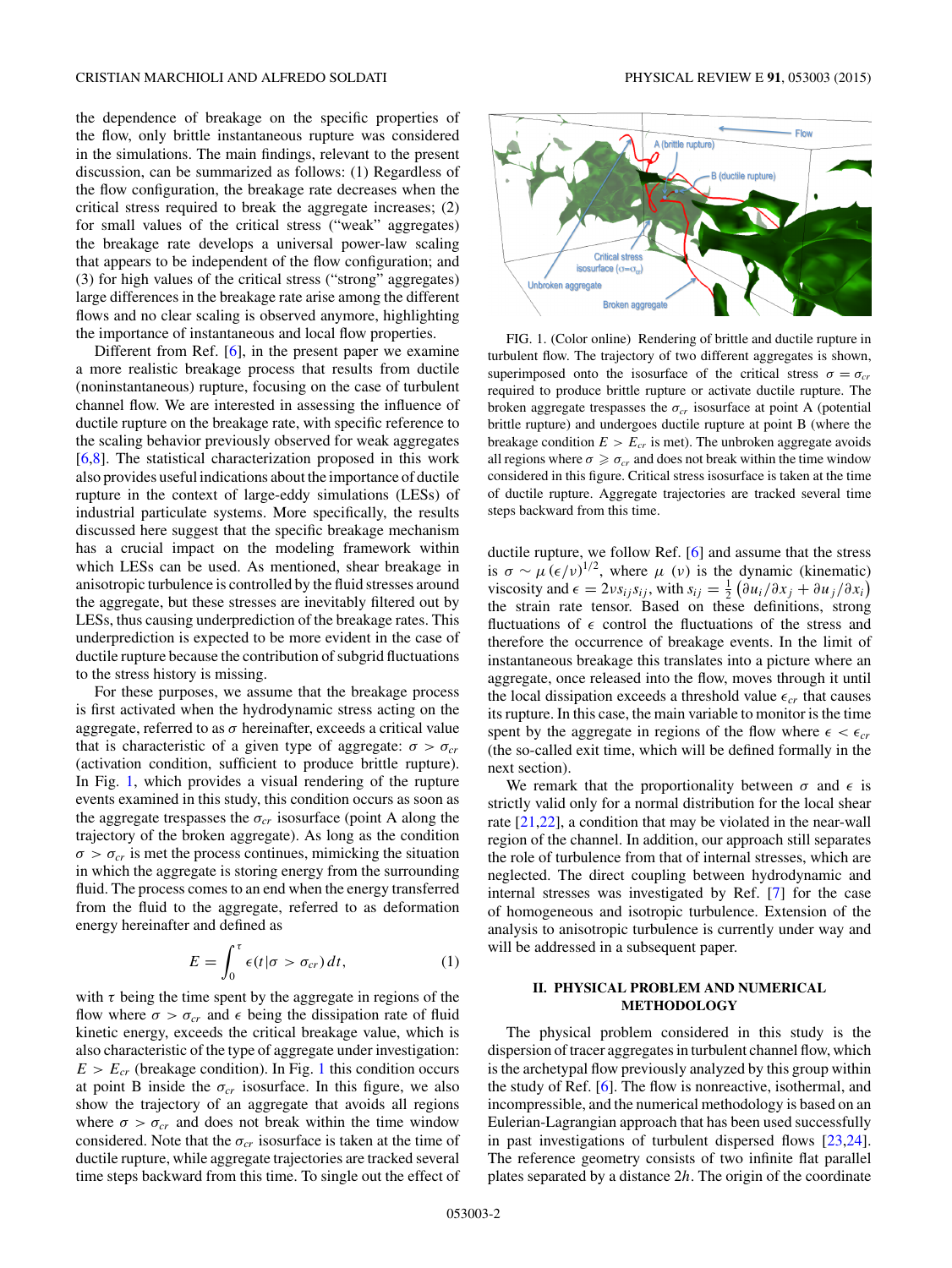system is located at the center of the channel with the *x*, *y*, and *z* axes pointing in the streamwise, spanwise, and wallnormal directions, respectively. Periodic boundary conditions are imposed on the fluid velocity field in the homogeneous directions (*x* and *y*), and no-slip boundary conditions are imposed at the walls. The size of the computational domain is  $L_x \times L_y \times L_z = 4\pi h \times 2\pi h \times 2h$ . The shear Reynolds number is Re<sub>\*</sub> =  $u_*h/v = 150$  [\[24\]](#page-7-0), where  $u_* = \sqrt{\tau_w/\rho}$  is the shear velocity based on the mean wall shear stress. This value of Re<sup>∗</sup> was chosen to match that used by Ref. [\[6\]](#page-6-0). We remark that, based on the findings of Refs. [\[25\]](#page-7-0) and those of Refs. [\[26\]](#page-7-0) regarding the statistical distribution of the energy dissipation rate in turbulent channel flow up to  $Re<sub>*</sub> = 600$ , the present results are expected to scale up to Reynolds numbers significantly higher than  $Re<sub>*</sub> = 150$ . All variables discussed in this paper are expressed in wall units, obtained using *u*<sup>∗</sup> and *ν*.

The flow solver is based on a Fourier-Galerkin pseudospectral method that solves for the full Navier-Stokes equations and thus yields the spatial derivatives required to calculate  $\epsilon$  along the aggregate trajectory with spectral accuracy. Lagrangian tracking is used to calculate the trajectory of each aggregate based on the following equation of motion:  $\dot{\mathbf{x}}_p = \mathbf{u}_{\mathcal{Q}_p}$ , with  $\mathbf{x}_p$ the aggregate position and  $\mathbf{u}_{\varphi}$  the fluid velocity at  $\mathbf{x}_p$ . This equation is solved in time using a fourth-order Runge-Kutta scheme, whereas sixth-order Lagrangian polynomials are used to obtain the fluid velocity and the fluid velocity derivatives at the instantaneous aggregate position. Further details on the numerical methodology can be found in Refs. [\[24,27\]](#page-7-0). Breakage measurements are performed by releasing aggregates in two distinct regions of the channel: the wall region, which comprises a fluid slab 10 wall unit thick where the viscous stress (representing the mean fluid shear) is maximum while the turbulent stress is close to zero; and the center plane of the bulk region, where all wall stress contributions drop to zero and turbulence is closer to homogeneous and isotropic. In the following, the two release regions are labeled  $\Omega_W$  and  $\Omega_C$ , respectively. Within each of these regions,  $2 \times 10^5$  aggregates were released, their trajectories tracked, and breakage events detected.

We remark here that the dissipation of kinetic energy by viscosity in fully developed turbulence occurs primarily at the smallest scales of the flow, namely, at scales close of the order of the Kolmogorov scale,  $\eta_K$ . In wall-bounded turbulence, the mean value of these local dissipation scales can be estimated from the relation  $\eta_K(z,t) = [v^3/\epsilon(z,t)]^{1/4}$ , allowing fluctuations in the scale to be directly connected to variations in  $\epsilon$  [\[26\]](#page-7-0). Due to the nonhomogeneity and anisotropy of the turbulence [\[28\]](#page-7-0), dissipation results in local values of  $\epsilon$  that can be orders of magnitude larger than the mean, even for turbulent flows at moderate Reynolds numbers like the one considered in the present study  $[6]$ . Such high amplitudes are the result of very large velocity gradients that act on the aggregates and ultimately determine their breakage. Variations in the smallest scales at which dissipation occurs are reflected in the statistical moments of the energy dissipation rate, defined as  $\langle \epsilon^n \rangle / \langle \epsilon^n \rangle$ , and shown in Fig. 2 as a function of the distance from the wall, *z*. In this paper, angle brackets denote quantities averaged in time and in the homogeneous directions. Note that, because we track many tracer aggregates, the average dissipation seen



FIG. 2. Statistical moments of the energy dissipation rate seen by the aggregates: mean value,  $\langle \epsilon \rangle$ ; root mean square value,  $RMS(\epsilon)$ ; skewness factor,  $S(\epsilon)$ ; flatness factor,  $F(\epsilon)$ . Brackets indicate quantities averaged in time and space over the homogeneous flow directions.

by aggregates along their Lagrangian trajectory is in practice equal to the Eulerian one, which was investigated also by Ref.  $[26]$  at varying Re $_{*}$  [\[29\]](#page-7-0). Figure 2 shows that aggregates are subject to high fluctuations of the kinetic energy dissipation even when they sample the bulk flow region. Close to the walls, dissipation attains high mean values, while fluctuations, proportional to the root mean square (RMS), are intense throughout the channel and correspond to a highly intermittent distribution of  $\epsilon$ . Figure 2 also shows that the skewness ( $n = 3$ ) and flatness  $(n = 4)$  factors,  $S(\epsilon)$  and  $F(\epsilon)$ , respectively, are significantly higher than both the mean and the RMS, especially in the center of the channel where values differ by roughly three to four orders of magnitude. This suggests that breakage events in the bulk of the flow may be caused by (rare) extreme energy dissipation events. However, these events are expected to have an effect on instantaneous brittle ruptures more than on ductile ruptures, which require the occurrence of events with a certain time persistence. As already observed by Ref. [\[26\]](#page-7-0), the higher order moments agree closely with the results in homogeneous isotropic turbulence for much of the channel, exhibiting a universal flow-independent behavior that scales with  $Re_{\ast}$  and is lost only in the near-wall region. This observation can be put in connection with the existence of scaling laws for the breakage rate, observed, for instance, by Refs. [\[6,8\]](#page-6-0). Already in the limit of brittle rupture, specific flow properties such as anisotropy and nonhomogeneity have a crucial impact on breakage dynamics since they determine the spatial and temporal distribution of fluid stresses (and, therefore, of energy dissipation). In wall-bounded flows such distribution exhibits features similar to homogeneous isotropic turbulence in the bulk of the channel, where anisotropy and nonhomogeneity are not dominant: The behavior of the higher order moments of the energy dissipation shown in Fig. [1](#page-1-0) suggests that the breakage process may exhibit universal (or nearly universal) features only in this region. Universality is inevitably lost near the wall with important implications for strong aggregates, which can be broken only by extreme dissipation events.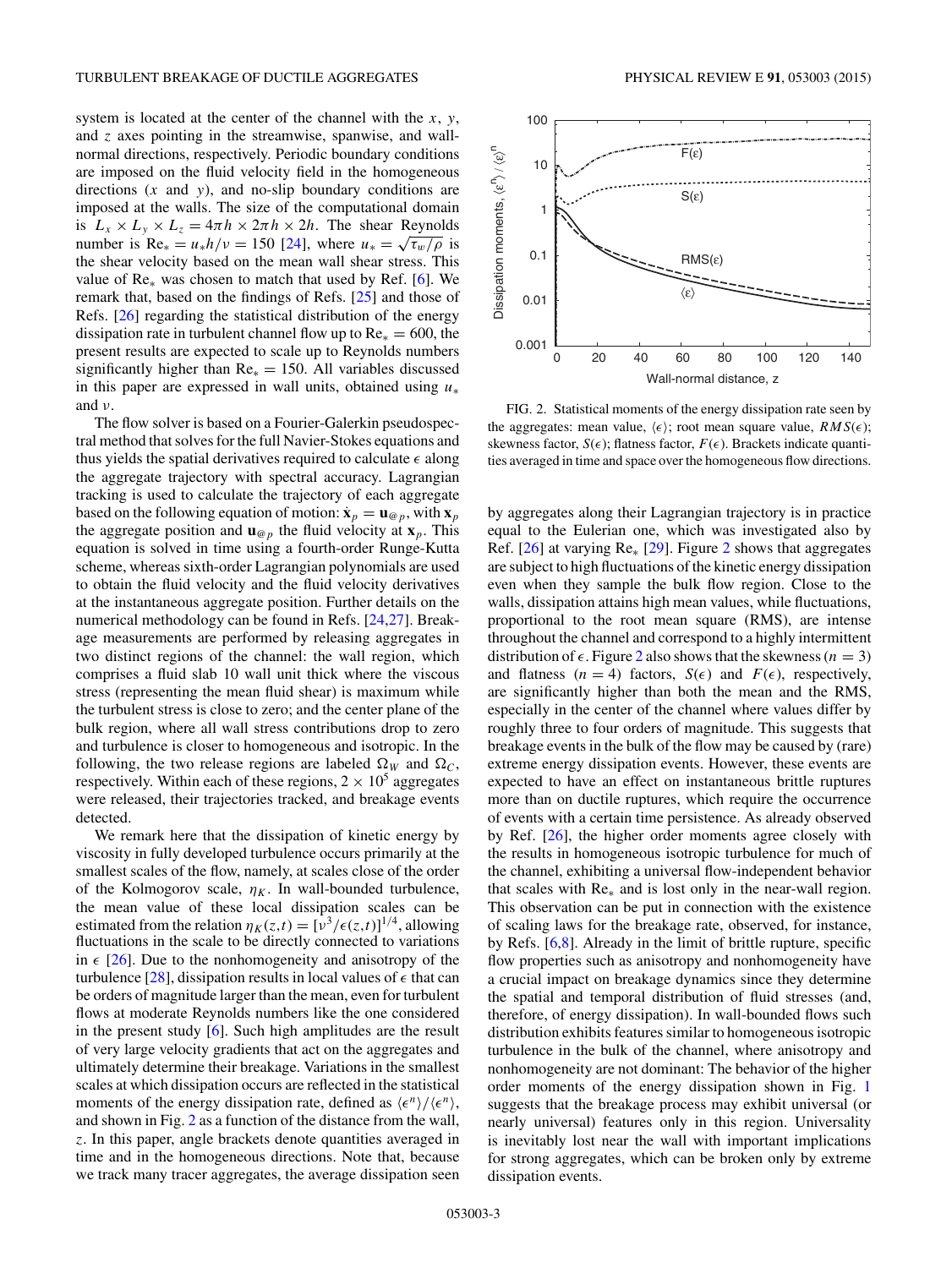<span id="page-3-0"></span>

FIG. 3. (Color online) Time evolution of the aggregate-to-wall distance for two sample aggregates A, subject to breakage, and B, not subject to breakage (a); and time evolution of the energy dissipation rate seen by aggregate A along its trajectory. The gray areas in panel (b) correspond to time windows during which the aggregate evolves in regions of the flow where the local dissipation is above the critical value required to either break the aggregate (in case of brittle aggregate, *τ*brittle) or activate the breakage process (which, in case of ductile aggregate, is brought to completion at time  $\tau_{\text{ductile}}$ ). The trajectories in panel (a) are colored based on the instantaneous absolute value of the local energy dissipation rate. Time *t* is expressed in wall units and represents the time spent by the aggregates within the flow after release at time  $t_0$ .

## **III. RESULTS AND DISCUSSION**

The statistics of the rupture of ductile aggregates are examined by focusing mainly on one observable: the breakage rate. Figure 3 shows schematically the procedure we followed to estimate the breakage rate, using the trajectory of two sample aggregates labeled A and B. In Fig.  $3(a)$ , we show the time evolution of the aggregate-to-wall distance for A and B, colored using the value (expressed in wall units) of the kinetic energy dissipation along the aggregate trajectory: high dissipation is in dark gray (red online), low dissipation is in light gray (blue online). Note that *t* represents the dimensionless time (in wall units) spent by the aggregates within the flow after injection at time  $t_0 = 0$ . Since we are interested in the effect of flow anisotropy on breakage, the fluid characteristic scale adopted in this study is  $\tau_f = v/u_*^2$ . Aggregate A is trapped at the wall and eventually breaks; aggregate B is able to stay in the bulk of the flow during the time window of the simulation and escapes breakage. The procedure employed to define the breakage rate follows [\[6,7\]](#page-6-0) and can be explained with reference to the time history of the dissipation along the trajectory of aggregate A, shown in Fig.  $3(b)$ . The aggregate is released at a time  $t_0$  and moves within the flow for a time  $t = \tau$  (referred to as exit time hereinafter) after which the local dissipation exceeds for the first time the critical threshold  $\epsilon_{cr}$ , indicated by point A1 in Fig. 3(b).

If the aggregate is brittle, then it breaks at point *A*1: The first crossing of  $\epsilon_{cr}$  thus defines the exit time used to compute the breakage rate:  $\tau = \tau_{\text{brittle}}$  in Fig. 3(b). The breakage rate for the given threshold is then computed as the inverse of the mean exit time, obtained upon ensemble-averaging over many time histories (this averaging being represented by the overbar):

$$
f(\epsilon_{cr}) = \frac{1}{\bar{\tau}_{\text{brittle}}(\epsilon_{cr})}.
$$
 (2)

Note that, following Refs. [\[6,7\]](#page-6-0), aggregates are released only at points where the local dissipation is below  $\epsilon_{cr}$  to avoid the occurrence of exit times equal to zero.

If the aggregate is ductile, then it does not break at *A*1, since  $\epsilon > \epsilon_{cr}$  is just the activation condition. The exit time is now computed as the time required to satisfy both the activation condition and the breakage condition,  $E > E_{cr}$ : in Fig.  $3(b)$ , the time windows during which both conditions are met encloses all the gray areas, and breakage occurs at point *A*2 yielding an exit time  $\tau = \tau_{\text{ductile}}$ . The breakage rate for the given thresholds of  $\epsilon$  and  $E$  is then computed as

$$
f(\epsilon_{cr}, E_{cr}) = \frac{1}{\bar{\tau}_{\text{ductile}}(\epsilon_{cr}, E_{cr})}.
$$
 (3)

Note that, by definition,  $E_{cr}$  depends on  $\epsilon_{cr}$ . This implies that the statistical distribution of the deformation energy made available by the fluid for breakage depends on the specific value of  $\epsilon_{cr}$  that characterizes the aggregate. Such distribution is shown in Fig. 4, where we plot the probability density function (PDF) of *E* for aggregates released in the channel center, computed according to Eq. [\(1\)](#page-1-0) and considering only aggregates that eventually break. This implies that these PDFs also provide evidence of the statistical distribution of breakage events. The curves refer to three different values of  $\epsilon_{cr}$ :  $\epsilon_{cr} = 0.008$ , corresponding to the case of a weak aggregate for the present flow configuration;  $\epsilon_{cr} = 0.7$ , corresponding to the case of a strong aggregate; and an intermediate case with  $\epsilon_{cr} = 0.12$ , which can be referred to as mild aggregate. As the strength of the aggregate, namely, its resistance to breakage,



FIG. 4. Probability density function of the deformation energy in turbulent channel flow, conditioned to the threshold value of  $\epsilon_{cr}$ :  $\epsilon_{cr} = 0.008$  (weak aggregate, solid line);  $\epsilon_{cr} = 0.12$  (mild aggregate, dashed line);  $\epsilon_{cr} = 0.7$  (strong aggregate, dotted line).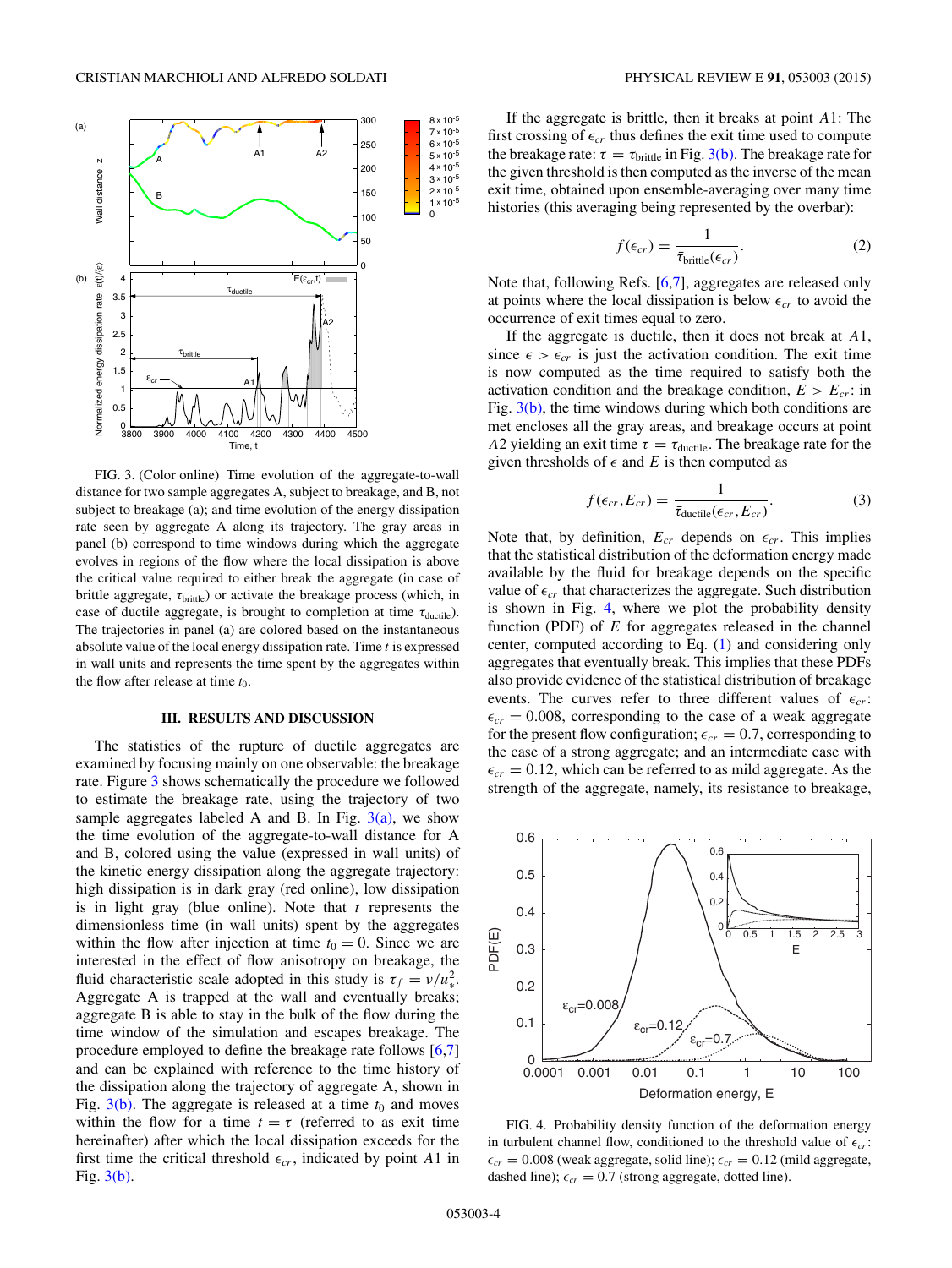<span id="page-4-0"></span>

FIG. 5. Breakage rate for ductile aggregates released in the center of the channel,  $f(\epsilon_{cr}, E_{cr})$ . For comparison purposes, the breakage rate of brittle aggregates (solid line, taken from Ref. [\[6\]](#page-6-0)) is shown. Error bars represent the standard deviation from the mean value, and were computed using the variance of the exit time,  $\sigma_{\tau}^2 = \langle \tau^2 \rangle - \langle \tau \rangle^2$ . Note that the x-axis shows the  $log_{10}$  values of  $\epsilon_{cr}$ .

increases, the PDF shifts toward higher values of *E* but exhibits lower peak values (note that PDFs are normalized such that the area below each curve is equal to unity). This trend provides a first characterization of the breakage events that are typically experienced by the aggregates: very intense but relatively short in time for strong aggregates, less intense but more persistent in time for weak aggregates. Note that, since the horizontal axis is plotted in logarithmic scale, the PDFs deviate from a Gaussian distribution (as shown clearly in the inset of Fig. [4,](#page-3-0) where axes are in linear scale): This distribution would be obtained if breakage events were controlled mainly by the early rupture events that occur in the vicinity of the aggregate release location (the channel center line) [\[6\]](#page-6-0). Apparently, this is not the case for ductile rupture in anisotropic turbulence.

## **A. Breakage rates**

To examine further the breakage process, in Figs. 5 and 6 we show the rates of ductile breakage, obtained according to Eq. [\(3\)](#page-3-0) for the two release locations considered in this study:  $\Omega_C$  and  $\Omega_W$ , respectively. These two figures show the effect of increasing the critical deformation energy *Ecr* for different threshold values of the critical energy dissipation  $\epsilon_{cr}$  and thus extend the findings of Ref. [\[6\]](#page-6-0), which focus on the effect of increasing  $\epsilon_{cr}$  (namely, the strength of a brittle aggregate) in different flow configurations. Results are shown for three different values of the threshold  $E_{cr}$ , sampled from the distributions of Fig. [4](#page-3-0) and chosen to span two orders of magnitude:  $E_{cr} = 0.04$ , representing a case of low ductility for the present flow configuration;  $E_{cr} = 0.4$ , representing a case of intermediate ductility;  $E_{cr} = 4.0$ , representing a case of high ductility. In both figures, breakage rates for brittle aggregates, computed according to Eq. [\(2\)](#page-3-0), are also shown for comparison purposes. To ensure convergence of the statistics, the breakage rates reported in Figs. 5 and 6 correspond to a percentage of broken aggregates equal to at least 80% (in the worst case scenario of highly ductile rupture,



FIG. 6. Breakage rate for ductile aggregates released in the nearwall region of the channel,  $f(\epsilon_{cr}, E_{cr})$ . For comparison purposes, the breakage rate of brittle aggregates (solid line, taken from Ref. [\[6\]](#page-6-0)) is shown. Error bars and x-axis values are as in Fig. 5.

the percentage being above 95% in all other cases). Error bars attached to each profile represent the standard deviation from the mean value of the breakage rate, computed using the variance of the exit time,  $\sigma_{\tau}^2 = \langle \tau^2 \rangle - \langle \tau \rangle^2$ . Error bars are shown to provide an indication of the dispersion of breakage rates around the mean value: The higher the dispersion, the lesser the accuracy and predictive capability of correlations based solely on  $f(\epsilon_{cr}, E_{cr})$ .

Let us focus first on the results for aggregates released in the center of the channel (Fig. 5). The breakage rate of brittle aggregates (solid curve, taken from Ref. [\[6\]](#page-6-0)) generally decreases with increasing aggregate strength, in agreement with the intuitive idea that weak aggregates in wall-bounded flows are broken by turbulent fluctuations faster than strong aggregates. For small  $\epsilon_{cr}$  the breakage rate is known to exhibit a power-law behavior of the type  $f(\epsilon_{cr}) \propto \epsilon_{cr}^{-\chi}$ , where *χ* is a flow-dependent scaling exponent: Ref. [\[6\]](#page-6-0) demonstrated that the value of  $\chi$  for aggregates released in the central region of a channel is very similar to that of aggregates released outside a developing boundary layer but slightly larger than that of aggregates released near the channel walls or in homogeneous flows. In the case of Fig. 5, the power-law scaling of  $f(\epsilon_{cr})$ for brittle aggregates is observed when  $log_{10}(\epsilon_{cr}) < -3$  and the best fit is obtained for  $\chi \simeq 0.5$ . When ductile aggregates are taken into account (dashed curves), breakage rates change dramatically, especially for weak aggregates with low  $\epsilon_{cr}$ threshold. The values of  $f(\epsilon_{cr}, E_{cr})$  decrease significantly with respect to the case of instantaneous breakage, already at low thresholds for the critical deformation energy, *Ecr* (e.g.,  $E_{cr} = 0.04$ ). In addition, no clear power-law scaling is observed anymore, and the breakage rate profiles tend to flatten as the aggregate "ductility" increases. As could be expected, the effect of ductile rupture on  $f(\epsilon_{cr}, E_{cr})$  becomes less important for strong aggregates: These must be subject to extremely violent fluid stresses, typical of the intermittent nature of small-scale turbulence, to activate the breakage process and thus can store the level of energy required to break almost impulsively. As a result, there is just a little increase of the exit time with respect to strong brittle aggregates.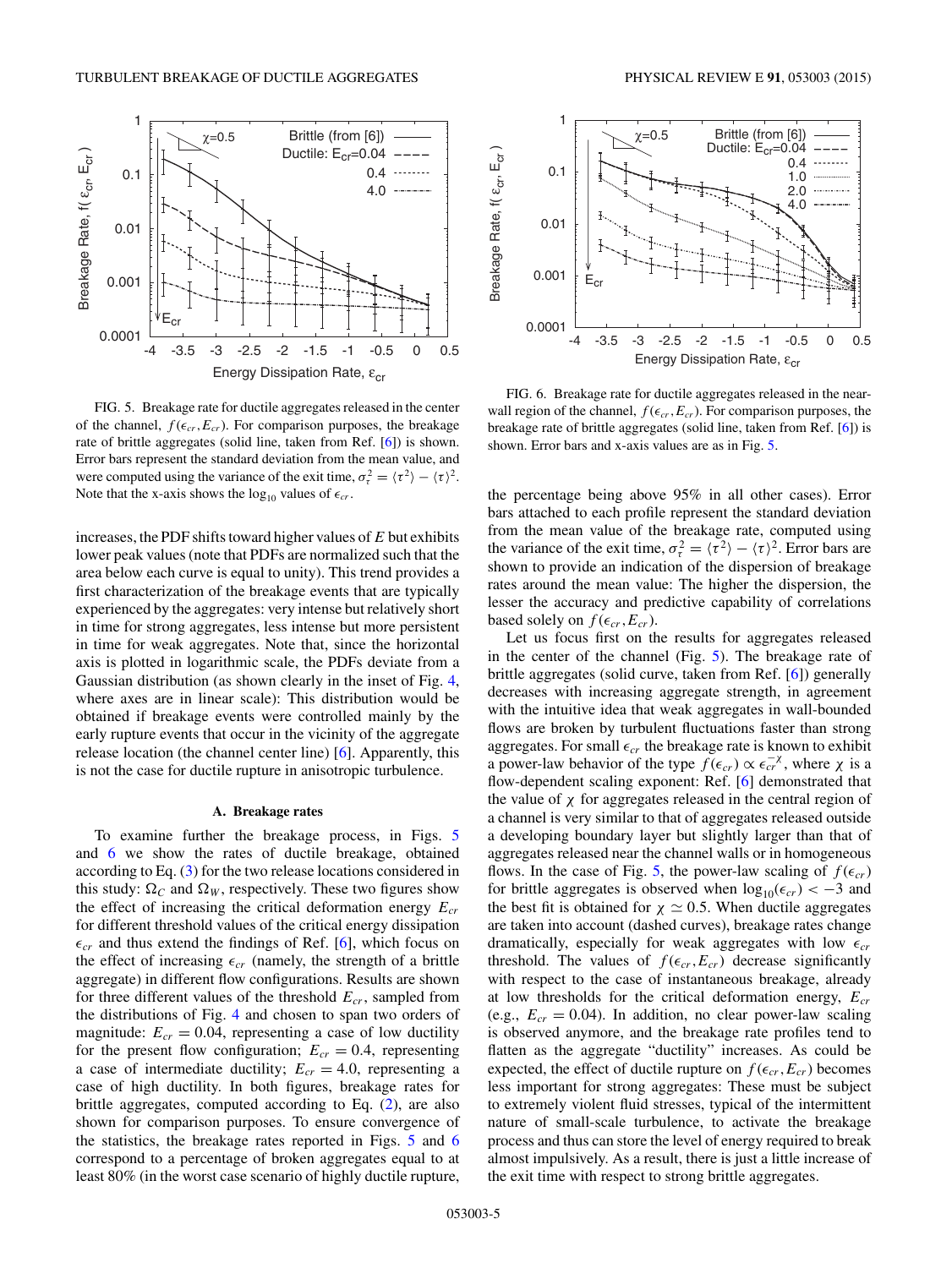## <span id="page-5-0"></span>CRISTIAN MARCHIOLI AND ALFREDO SOLDATI PHYSICAL REVIEW E **91**, 053003 (2015)

It is clear from the results of Fig. [5](#page-4-0) that ductile rupture (a process that is of course linked to restructuring phenomena within the aggregate) has a dramatic effect on the frequency with which small aggregates break in wall-bounded turbulence. Any predictive model failing to reproduce this feature would inevitably yield strong overprediction of the breakage rates. One example is the exponential model of Kusters [\[20\]](#page-7-0), which is valid for instantaneous breakage only and is based on the dimensional assumption that breakage is ruled by Gaussian kinetic energy dissipation:

$$
f(\epsilon_{cr}) = \sqrt{\frac{4\pi\epsilon}{15\nu}} \exp\left(-\frac{15}{2}\frac{\epsilon_{cr}}{\langle\epsilon\rangle}\right).
$$
 (4)

This classical model predicts a very sharp drop-off at intermediate threshold values of  $\epsilon_{cr}$  and a constant breakage rate for small threshold values, in strong disagreement to the breakage rate found in our simulations. The discrepancy originates both from the simplified assumption of a Gaussian dissipation and from the neglect of ductile rupture.

The results of Fig. [5](#page-4-0) depend quantitatively on the specific location chosen to release the aggregates at time  $t_0$ . In the center of the channel (release region  $\Omega_c$ ) strong aggregates, no matter if subject to brittle or ductile rupture, are mainly broken by the rare extreme excursions of dissipation from the mean, which are caused by intermittency. Most of such aggregates must therefore reach the high-dissipation, high-shear regions of the flow near the channel walls to undergo breakage. To examine the influence of the release location on breakage rates, in Fig. [6](#page-4-0) we show the behavior of  $f(\epsilon_{cr}, E_{cr})$  for aggregates released in the near-wall region  $\Omega_W$ . Focusing first on the brittle aggregates (solid curve, taken from Ref. [\[6\]](#page-6-0)), we observe that the power-law scaling at small values of  $\epsilon_{cr}$  is followed by a flattening for intermediate values of the threshold, which was not observed in Fig. [5.](#page-4-0) For the very large threshold values associated to the right end of the profile, a drop-off in the breakage rate is observed, representing the case of aggregates that are too strong to be broken by the mean shear alone: Intense but rare turbulent fluctuations within the near wall region are required to overcome the cohesive force of these aggregates [\[6\]](#page-6-0). The inclusion of ductile rupture effects (dashed curves) produces again a clear decrease of the breakage rates, which vanishes for large values of  $\epsilon_{cr}$ . Compared to the results of Fig. [5,](#page-4-0) we observe that the decrease is now almost negligible for aggregates with low ductility (corresponding to the  $E_{cr}$  = 0*.*04 curve in Fig. [6\)](#page-4-0) and flattening of the profiles is attained only for very high threshold values of the deformation energy. We also note that error bars are generally smaller, indicating a lower variability of the statistics: This is due to the fact that aggregates are already placed in the high-shear regions of the flow where they preferentially break and hence sample a reduced portion of the domain compared to aggregates released in the bulk of the flow. In spite of these quantitative differences, however, the reduction of  $f(\epsilon_{cr}, E_{cr})$  associated with ductile rupture is evident independently of the initial position chosen to inject the aggregates into the flow.

## **B. Evolution of the number of aggregates**

In the previous section, we pointed out that strong aggregates can move away from the location of release and travel



FIG. 7. Time evolution of the number of unbroken aggregates (for brittle and ductile rupture of aggregates released in the center of the channel). For each type of rupture, the exponential decay predicted by Eq. (5) when  $N_{\epsilon_{cr}}(t) \simeq N(t_0) \exp[-f(\epsilon_{cr})t]$  (thin solid segments) is shown. Solid line taken from Ref. [\[6\]](#page-6-0).

towards the high shear regions close to the walls. Obviously, this dynamics has an influence on the breakage process, which is also reflected in the time evolution of the number of unbroken aggregates,  $N_{\epsilon_{cr}}(t)$ . This quantity can be used to derive the following approximation for the breakage rate of brittle aggregates that is valid when breakage is driven by homogeneous and temporally uncorrelated stresses [\[7\]](#page-6-0):

$$
f(\epsilon_{cr}) = -\frac{d \ln N_{\epsilon_{cr}}(t)}{dt},\tag{5}
$$

where  $N_{\epsilon_{cr}}(t)$  can be simply linked to the exit time by the relation

$$
\frac{N_{\epsilon_{cr}}(t)}{N(t_0)} = 1 - \int_0^{\tau} p_{\epsilon_{cr}}(\tau) d\tau,
$$
\n(6)

with  $N(t_0)$  the number of aggregates initially released into the flow and  $p_{\epsilon_{cr}}(\tau)$  the PDF of the exit time for a given threshold  $\epsilon_{cr}$ . Based on Eq. (6),  $N_{\epsilon_{cr}}(t)$  is proportional to the cumulative exit time distribution [\[7\]](#page-6-0).

In Fig. 7 the evolution of the number of aggregates released in the center line of the channel is reported. In particular the figure shows the behavior of  $\ln[N_{\epsilon_r}(t)/N(t_0)]$ , considered here because the corresponding slope provides a direct estimate of the aggregate breakage rate, as suggested by Eq. (5). The different curves refer to a reference threshold  $\epsilon_{cr} = 0.008$ and to different types of aggregate rupture: brittle (solid line taken from Ref. [\[6\]](#page-6-0)), weakly ductile (dashed line), mildly ductile (dotted line), and highly ductile (dash-dotted line). The lowest threshold value for  $\epsilon_{cr}$  was chosen because we know from [\[6\]](#page-6-0) that in this limit the number of unbroken aggregates decays exponentially as  $N_{\epsilon_{cr}}(t) \simeq N(t_0) \exp[-f(\epsilon_{cr})t]$ , yielding  $\ln[N_{\epsilon_{cr}}(t)/N(t_0)] \simeq -f(\epsilon_{cr})t$  with deviations due only to statistical noise (e.g., at late times when the number of aggregates has become very small). The behavior of  $-f(\epsilon_{cr})t$ for the three types of ductile rupture examined in Fig. 7 is represented by the thin solid lines.

The results of Fig. 7 show that, in general, the evolution of the number of aggregates follows an exponential decay only at short and intermediate times, in good agreement with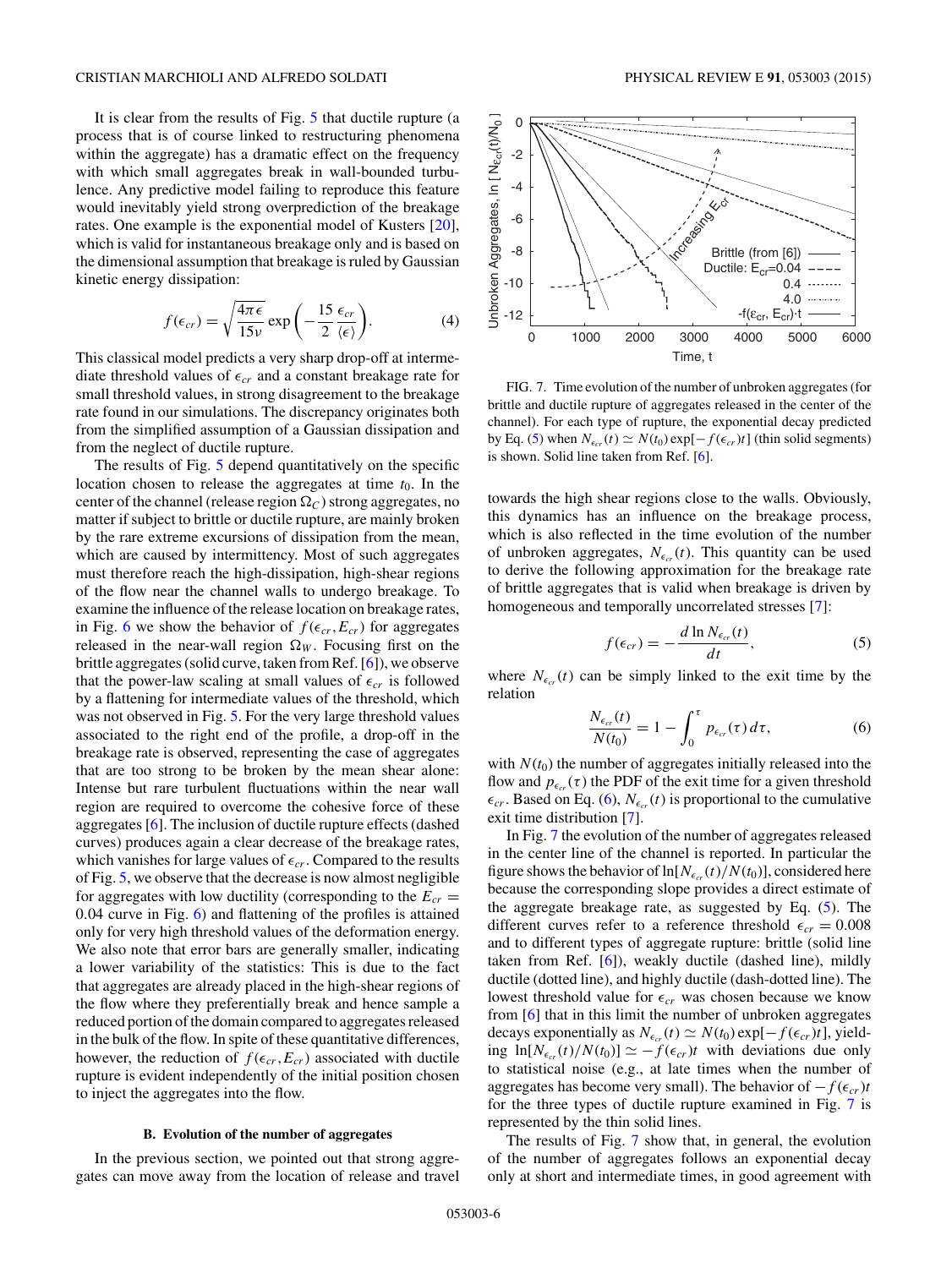<span id="page-6-0"></span>the linear segments of  $-f(\epsilon_{cr})t$ . Then the decay turns into a faster decrease at later times, associated to clear deviations from  $-f(\epsilon_{cr})t$ . These deviations are particularly evident for ductile rupture, indicating that simple estimates like the one given in Eq. [\(5\)](#page-5-0) do not provide a reasonable approximation of the breakage rate anymore, in agreement with the findings of Fig. [3.](#page-3-0)

# **IV. CONCLUSIONS**

In this work, we examine the breakage of small colloidal aggregates in nonhomogeneous anisotropic turbulence. In particular we focus on the breakage rate of massless aggregates that are subject to ductile rupture caused by the hydrodynamic fluid stresses acting on the aggregate. This process is activated when the fluctuating hydrodynamic stress generated by the surrounding fluid exceeds a critical value characteristic of a given type of aggregate,  $\sigma > \sigma_{cr}$ , and ends when the energy given up to the aggregate by the surrounding fluid exceeds the critical breakage value. From a physical point of view, the process of ductile breakage comes closer to real applications compared to the case of instantaneous rupture considered in previous works [6]. To compute the breakage rate statistics, breakage kinetics under a realistic set of assumptions are explored by means of direct numerical simulation of turbulent channel flow seeded with a large number of aggregates, modeled as sub-Kolmogorov massless point particles. Results show that the effects associated to ductile rupture are important and lead to strong reductions of the breakage rate with respect to instantaneous rupture. The mechanism of ductile breakage thus acts as a low-pass filter for stress-induced events that

- [1] A. B. Harshe, M. Lattuada, and M. Soos, Experimental and modeling study of breakage and restructuring of open and dense colloidal aggregates, [Langmuir](http://dx.doi.org/10.1021/la1046589) **[27](http://dx.doi.org/10.1021/la1046589)**, [5739](http://dx.doi.org/10.1021/la1046589) [\(2011\)](http://dx.doi.org/10.1021/la1046589).
- [2] B. Yin, Y. Zhao, R. Z. Yu, H. N. An, and M. B. Yang, Morphology development of PC/PE blends during compounding in a twinscrew extruder, [Polymer Eng. Sci.](http://dx.doi.org/10.1002/pen.20663) **[47](http://dx.doi.org/10.1002/pen.20663)**, [14](http://dx.doi.org/10.1002/pen.20663) [\(2007\)](http://dx.doi.org/10.1002/pen.20663).
- [3] S. G. Malghan, Dispersion of *Si*3*N*<sup>4</sup> powders: Surface chemical interactions in aqueous media, [Colloids Surf.](http://dx.doi.org/10.1016/0166-6622(92)80039-5) **[62](http://dx.doi.org/10.1016/0166-6622(92)80039-5)**, [87](http://dx.doi.org/10.1016/0166-6622(92)80039-5) [\(1992\)](http://dx.doi.org/10.1016/0166-6622(92)80039-5).
- [4] [A. B. Burd and G. A. Jackson, Particle aggregation,](http://dx.doi.org/10.1146/annurev.marine.010908.163904) Annu. Rev. Mar. Sci. **[1](http://dx.doi.org/10.1146/annurev.marine.010908.163904)**, [65](http://dx.doi.org/10.1146/annurev.marine.010908.163904) [\(2009\)](http://dx.doi.org/10.1146/annurev.marine.010908.163904).
- [5] J. Ruiz and A. Izquierdo, A simple model for the break-up of marine aggregates by turbulent shear, Oceanol. Acta **20**, 597 (1997).
- [6] M. U. Babler, L. Biferale, L. Brandt, U. Feudel, K. Guseva, A. S. Lanotte, C. Marchioli, F. Picano, G. Sardina, A. Soldati, and F. Toschi, Numerical simulations of aggregate breakup in bounded and unbounded turbulent flows,[J. Fluid Mech.](http://dx.doi.org/10.1017/jfm.2015.13) **[766](http://dx.doi.org/10.1017/jfm.2015.13)**, [104](http://dx.doi.org/10.1017/jfm.2015.13) [\(2015\)](http://dx.doi.org/10.1017/jfm.2015.13).
- [7] J. De Bona, A. S. Lanotte, and M. Vanni, Internal stresses and breakup of rigid isostatic aggregates in homogeneous and isotropic turbulence, [J. Fluid Mech.](http://dx.doi.org/10.1017/jfm.2014.421) **[755](http://dx.doi.org/10.1017/jfm.2014.421)**, [365](http://dx.doi.org/10.1017/jfm.2014.421) [\(2014\)](http://dx.doi.org/10.1017/jfm.2014.421).
- [8] M. U. Babler, L. Biferale, and A. S. Lanotte, Breakup of small [aggregates driven by turbulent hydrodynamic stress,](http://dx.doi.org/10.1103/PhysRevE.85.025301) Phys. Rev. E **[85](http://dx.doi.org/10.1103/PhysRevE.85.025301)**, [025301](http://dx.doi.org/10.1103/PhysRevE.85.025301) [\(2012\)](http://dx.doi.org/10.1103/PhysRevE.85.025301).
- [9] M. U. Babler, M. Morbidelli, and J. Baldyga, Modelling the breakup of solid aggregates in turbulent flows, [J. Fluid Mech.](http://dx.doi.org/10.1017/S002211200800298X) **[612](http://dx.doi.org/10.1017/S002211200800298X)**, [261](http://dx.doi.org/10.1017/S002211200800298X) [\(2008\)](http://dx.doi.org/10.1017/S002211200800298X).

occur at time scales shorter than the characteristic time with which the aggregate responds to deformation. The reduction in the breakage rates is evident especially for weak aggregates characterized by small critical stress value and no universal scaling can be observed. For strong aggregates characterized by large critical stress value the breakage rate is less affected by the specific mechanism leading to rupture because such aggregates can be disrupted only by extremely intense stresses and thus store the amount of deformation energy required to break almost impulsively.

Future investigations will try to evaluate if there is a preferred direction along which breakage takes place. In the recent experimental measurements of aggregate breakage in laminar and turbulent shear flows, performed by Ref. [\[30\]](#page-7-0), it was found that aggregates tend to break in the direction along which they experience the maximum stretching. Our aim is to verify the persistence of this behavior in presence of anisotropic turbulence.

## **ACKNOWLEDGMENTS**

COST Action FP1005 "Fiber suspension flow modeling: a key for innovation and competitiveness in the pulp and paper industry" is gratefully acknowledged. Financial support from Regione Autonoma Friuli Venezia Giulia under the research project "Sviluppo di filtri catalitici e antiparticolato ad alta efficienza per una sostenibile mobilita compatibile con Euro ` 6" is also highly appreciated. A.S. is thankful to Prof. H. Pitsch for his insightful suggestions. The authors thank Dr. Marco Svettini for running some of the simulations.

[10] An alternative strategy (the examination of which is beyond the scope of this paper) that has been followed predicts breakage in simple flows, e.g., sheared or elongational flows [\[15,16\]](#page-7-0), characterized by a single value of the shear rate, while modeling explicitly the aggregate morphology (see Refs. [11,14[,16,18\]](#page-7-0)] among others): This strategy emphasizes the role played by each primary particle in generating and transmitting the stress within the aggregate. Usually results yield from studies that account for such morphology-related effects are summarized by a relation of the type:

$$
d \propto \dot{\gamma}_{cr}^{-m},\tag{7}
$$

where *m* is a breakage exponent that relates the size of the aggregate, *d*, with the critical shear rate needed to break it,  $\dot{\gamma}_{cr}$ , which depends on the aggregate structure [11,14[,18\]](#page-7-0).

- [11] L. Sanchez Fellay and M. Vanni, The effect of flow configuration on hydrodynamics stresses and dispersion of low density rigid aggregates, [J. Colloid Interface Sci.](http://dx.doi.org/10.1016/j.jcis.2012.08.050) **[388](http://dx.doi.org/10.1016/j.jcis.2012.08.050)**, [47](http://dx.doi.org/10.1016/j.jcis.2012.08.050) [\(2012\)](http://dx.doi.org/10.1016/j.jcis.2012.08.050).
- [12] [S. Blaser, Flocs in shear and strain flows,](http://dx.doi.org/10.1006/jcis.1999.6671) J. Colloid Interface Sci. **[225](http://dx.doi.org/10.1006/jcis.1999.6671)**, [273](http://dx.doi.org/10.1006/jcis.1999.6671) [\(2000\)](http://dx.doi.org/10.1006/jcis.1999.6671).
- [13] S. H. Bumm, J. L. White, and A. I. Isayev, Breakup of silica agglomerates in corotating twin-screw extruder: Modeling and experiment, [J. Elast. Plast.](http://dx.doi.org/10.1177/0095244313476508) **[46](http://dx.doi.org/10.1177/0095244313476508)**, [527](http://dx.doi.org/10.1177/0095244313476508) [\(2013\)](http://dx.doi.org/10.1177/0095244313476508).
- [14] A. Zaccone, M. Soos, M. Lattuada, H. Wu, M. U. Bäbler, and M. Morbidelli, Breakup of dense colloidal aggregates under hydrodynamic stresses, [Phys. Rev. E](http://dx.doi.org/10.1103/PhysRevE.79.061401) **[79](http://dx.doi.org/10.1103/PhysRevE.79.061401)**, [061401](http://dx.doi.org/10.1103/PhysRevE.79.061401) [\(2009\)](http://dx.doi.org/10.1103/PhysRevE.79.061401).